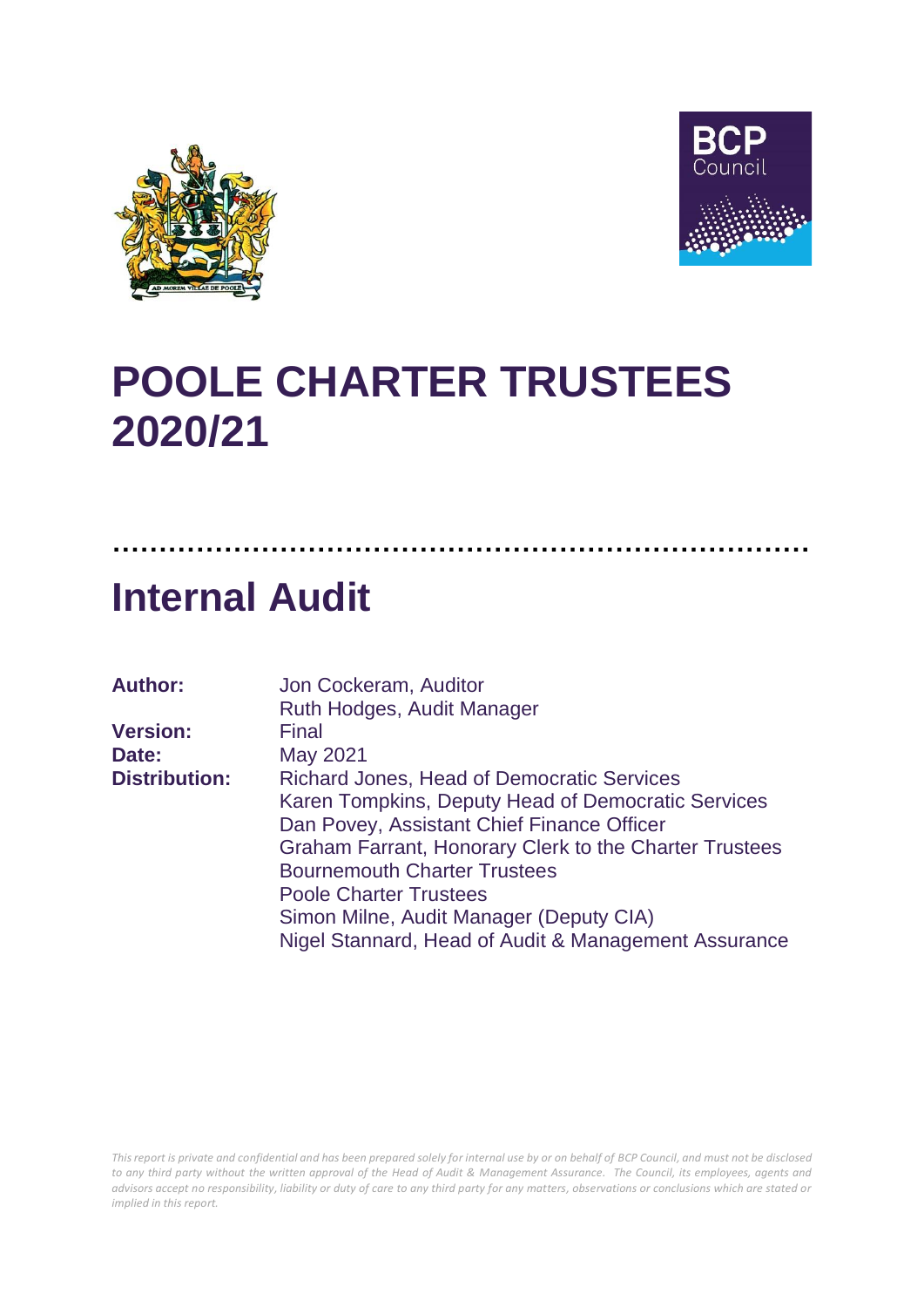## **A. Executive Summary**

The control framework is the system of risk management, internal control and governance put in place by management to ensure that objectives are achieved, waste and inefficiency is minimised and to prevent and detect fraud and corruption.

The objectives of the audit were to provide assurance that the control framework is appropriate and that the controls and processes are operating effectively in the Bournemouth & Poole Charter Trustees as outlined in the Annual Governance & Accountability Return (AGAR) 2020/21 for the internal control objectives detailed on the following page.

For the avoidance of doubt, reference in this paper to Charter Trustee is to be interpreted as reference to the Charter Trustee body.

Where weaknesses in the control framework are identified, recommendations have been made for improvement and are detailed in Section B of this report.

It should be noted that whilst Bournemouth and Poole Charter Trustees are separate entities from each other as well as separate from BCP Council, the issues identified apply to both Trustees and so one single report has been written.

Following the 2019/20 Internal Report, a great deal of work has been undertaken to implement recommendations. Due to timing issues, some results have not been in place for all or part of the 2020/21 financial year, which is reflected in the internal control opinion and the AGAR. The AGAR requires an opinion to be given on the controls in place during the financial year, not specifically as at the time of the audit.

We undertake our work on a risk and sample basis in line with Public Sector Internal Audit Standards and as such we do not test all internal controls nor identify all areas of control weakness, fraud or irregularity, however, any issues identified during the course of our work are reported to management.

| <b>Audit Opinions:</b>       |                                                                                                                                                                                                                                              |  |  |  |  |
|------------------------------|----------------------------------------------------------------------------------------------------------------------------------------------------------------------------------------------------------------------------------------------|--|--|--|--|
| <b>Substantial Assurance</b> | Controls were in place for the full financial year and were operating consistently and effectively. There is a sound control framework which is<br>designed to achieve the service objectives, with key controls being consistently applied. |  |  |  |  |
| Reasonable Assurance         | Controls were in place for the full financial year and were generally operating effectively. Whilst there is basically a sound control<br>framework, there are some weaknesses which may put service objectives at risk.                     |  |  |  |  |
| <b>Partial Assurance</b>     | Controls were only operating effectively for part of the financial year. There are weaknesses in the control framework which are putting<br>service objectives at risk.                                                                      |  |  |  |  |
| <b>Minimal Assurance</b>     | Controls were not operating during the financial year. The control framework is generally poor as such service objectives are at significant<br>risk.                                                                                        |  |  |  |  |

This report is private and confidential and has been prepared solely for internal use by or on behalf of BCP Council, and must not be disclosed to any third party without the written approval of the Head of Audit & Managem *The Council, its employees, agents and advisors accept no responsibility, liability or duty of care to any third party for any matters, observations or conclusions which are stated or implied in this report.*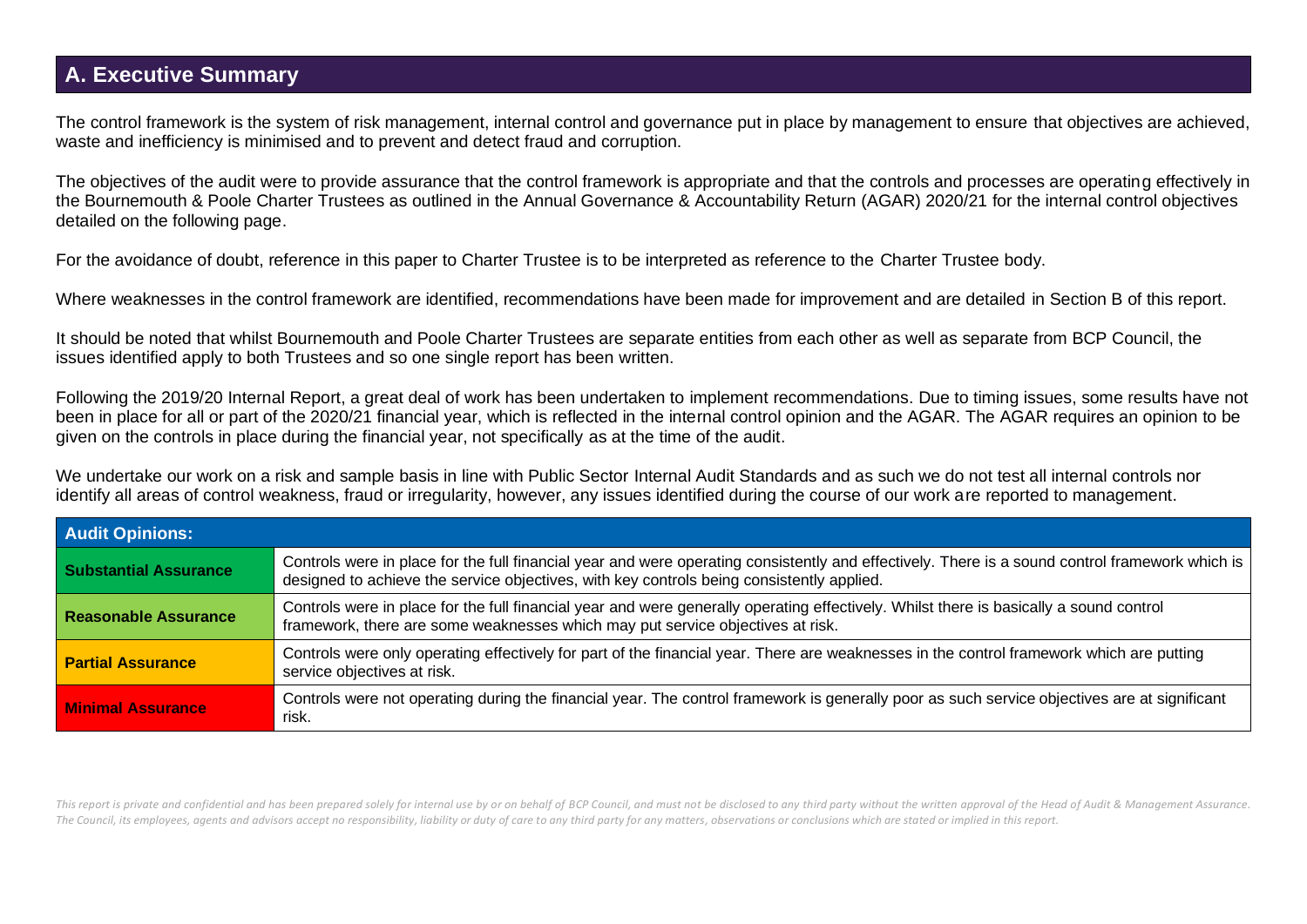| <b>AGAR Internal Control Objective</b>                                                                                                                                                                                                                                                                            | 2020/21<br><b>Internal Audit Opinion on</b><br>the operation of the<br>control framework<br>throughout the financial<br>vear | 2020/21<br><b>AGAR</b><br>opinion | 2020/21<br>recommendations made |
|-------------------------------------------------------------------------------------------------------------------------------------------------------------------------------------------------------------------------------------------------------------------------------------------------------------------|------------------------------------------------------------------------------------------------------------------------------|-----------------------------------|---------------------------------|
| Appropriate accounting records have been properly kept throughout the financial year                                                                                                                                                                                                                              | <b>Substantial</b>                                                                                                           | Yes                               | <b>None</b>                     |
| The Trustee complied with its financial regulations, payments were supported by invoices, all<br>expenditure was approved and VAT was appropriately accounted for                                                                                                                                                 | <b>Reasonable</b>                                                                                                            | <b>Yes</b>                        | 1 Medium<br>2 Low               |
| The Trustee assessed the significant risks to achieving its objectives and reviewed the<br>adequacy of arrangements to manage these                                                                                                                                                                               | <b>Partial</b>                                                                                                               | <b>No</b>                         | <b>None</b>                     |
| The precept or rates requirement resulted from an adequate budgetary process; progress<br>against the budget was regularly monitored; and reserves were appropriate                                                                                                                                               | <b>Substantial</b>                                                                                                           | <b>Yes</b>                        | <b>None</b>                     |
| Expected income was fully received, based on correct prices, properly recorded and promptly<br>banked; and VAT was appropriately accounted for                                                                                                                                                                    | <b>Substantial</b>                                                                                                           | <b>Yes</b>                        | <b>None</b>                     |
| Petty cash payments were properly supported by receipts, all petty cash expenditure was<br>approved and VAT appropriately accounted for                                                                                                                                                                           | Not applicable                                                                                                               | N/A                               | N/A                             |
| Salaries to employees and allowances to members were paid in accordance with this<br>authority's approvals, and PAYE and NI requirements were properly applied                                                                                                                                                    | <b>Substantial</b>                                                                                                           | <b>Yes</b>                        | <b>None</b>                     |
| Asset and investments registers were complete and accurate and properly maintained                                                                                                                                                                                                                                | Reasonable                                                                                                                   | <b>Yes</b>                        | <b>None</b>                     |
| Periodic and year-end bank account reconciliations were properly carried out                                                                                                                                                                                                                                      | <b>Substantial</b>                                                                                                           | <b>Yes</b>                        | <b>None</b>                     |
| Accounting statements prepared during the year were prepared on the correct accounting basis<br>(receipts and payments or income and expenditure), agreed to the cash book, supported by an<br>adequate audit trail from underlying records and where appropriate debtors and creditors were<br>properly recorded | Not applicable                                                                                                               | N/A                               | N/A                             |
| If the authority certified itself as exempt from a limited assurance review in 2019/20, it met the<br>exemption criteria and correctly declared itself exempt                                                                                                                                                     | Not applicable                                                                                                               | N/A                               | N/A                             |
| The authority has demonstrated that during summer 2019 it correctly provided for the exercise<br>of public rights as required by the Accounts and Audit Regulations                                                                                                                                               | <b>Substantial</b>                                                                                                           | <b>Yes</b>                        | <b>None</b>                     |
| Trustee funds (including charitable) - The council met its responsibilities as a trustee                                                                                                                                                                                                                          | Not applicable                                                                                                               | N/A                               | N/A                             |
| <b>Internal Control Objectives outside the AGAR requirements</b>                                                                                                                                                                                                                                                  |                                                                                                                              |                                   |                                 |
| Other issues - Consideration of Service Level Agreement                                                                                                                                                                                                                                                           |                                                                                                                              |                                   | 1 Low                           |
| <b>Total recommendations</b>                                                                                                                                                                                                                                                                                      |                                                                                                                              |                                   | 4                               |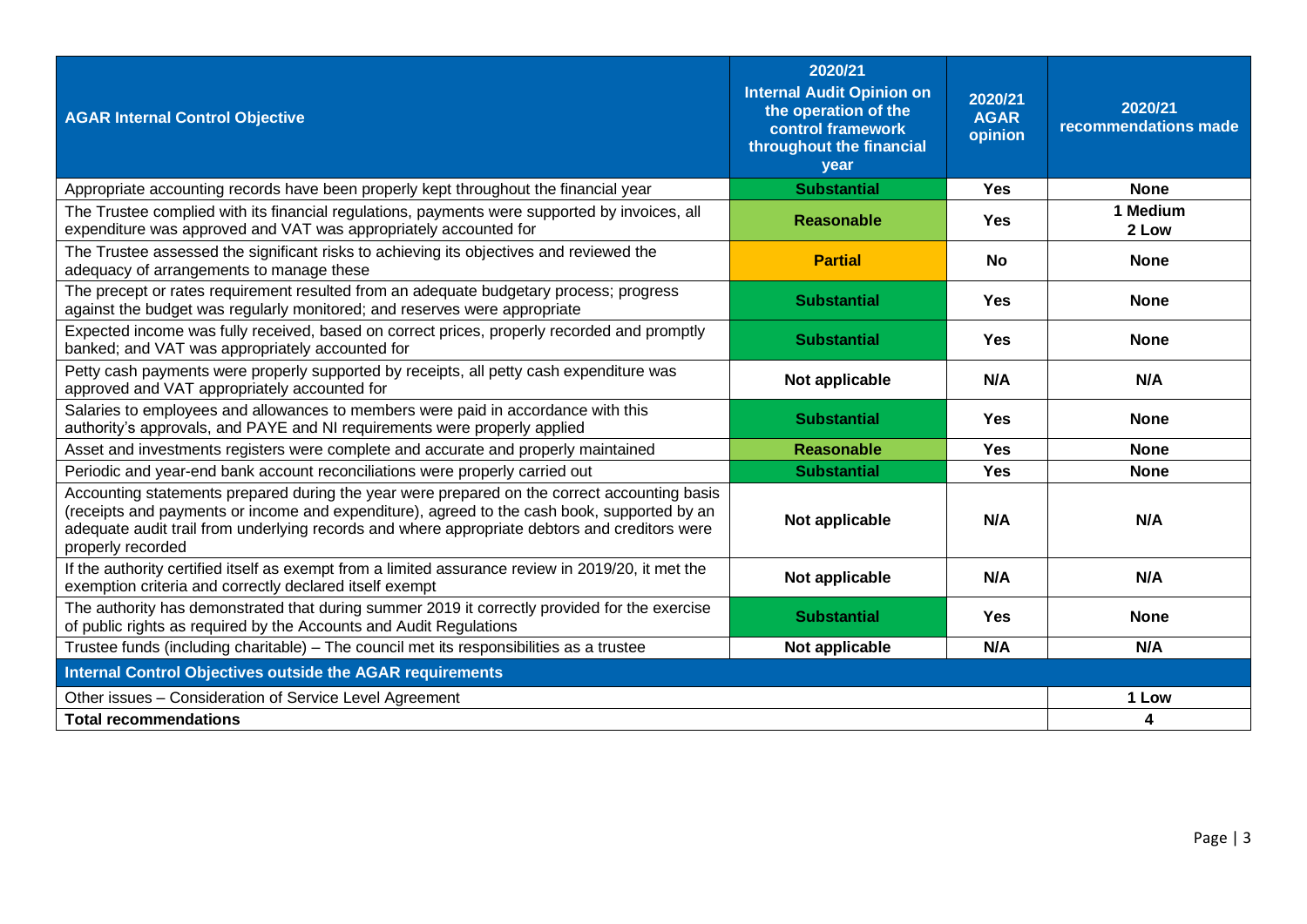| <b>Summary of Findings:</b>                                                                                  |
|--------------------------------------------------------------------------------------------------------------|
| <b>High Priority</b>                                                                                         |
| None identified                                                                                              |
| <b>Medium Priority</b>                                                                                       |
| <b>Expenditure:</b> Evidence was not provided for all credit card transactions                               |
| <b>Low Priority</b>                                                                                          |
| Expenditure: Not all expenditure relates to the current financial year and accruals have not been in place   |
| Budget signatories: Roles and responsibilities are not included in the Charter Trustees' Standing Orders     |
| Other Issues: No service level agreement between BCP Council and the Charter Trustees has been put in place. |

| <b>Recommendation Priority Ratings:</b> |                                                                                                                                                                                      |  |  |  |  |
|-----------------------------------------|--------------------------------------------------------------------------------------------------------------------------------------------------------------------------------------|--|--|--|--|
| <b>High Priority</b>                    | High Priority recommendations have actual / potential critical implications for the achievement of the Charter Trustee's objectives and/or a major effect on<br>delivery.            |  |  |  |  |
|                                         | Agreed actions should be urgently implemented by the Charter Trustee and the associated risk(s) added to the Charter Trustee Risk Register.                                          |  |  |  |  |
|                                         | Recommendations will be followed-up by Internal Audit as part of the next audit review.                                                                                              |  |  |  |  |
|                                         | Medium Priority recommendations have actual / potential significant implications for the achievement of the Charter Trustee's objectives and/or a significant<br>effect on delivery. |  |  |  |  |
| <b>Medium</b><br><b>Priority</b>        | Agreed actions should be implemented by the Charter Trustee and formal consideration should be given to adding the associated risk(s) to the Charter Trustee<br>Risk Register.       |  |  |  |  |
|                                         | Recommendations will be followed-up by Internal Audit as part of the next audit review.                                                                                              |  |  |  |  |
| <b>Low Priority</b>                     | Low Priority recommendations have actual / potential minor implications for achievement of the Charter Trustee's objectives and/or a minor effect on delivery.                       |  |  |  |  |
|                                         | Recommendations will be followed-up by Internal Audit as part of the next audit review.                                                                                              |  |  |  |  |

This report is private and confidential and has been prepared solely for internal use by or on behalf of BCP Council, and must not be disclosed to any third party without the written approval of the Head of Audit & Managem Assurance. The Council, its employees, agents and advisors accept no responsibility, liability or duty of care to any third party for any matters, observations or conclusions which are stated or implied in this report.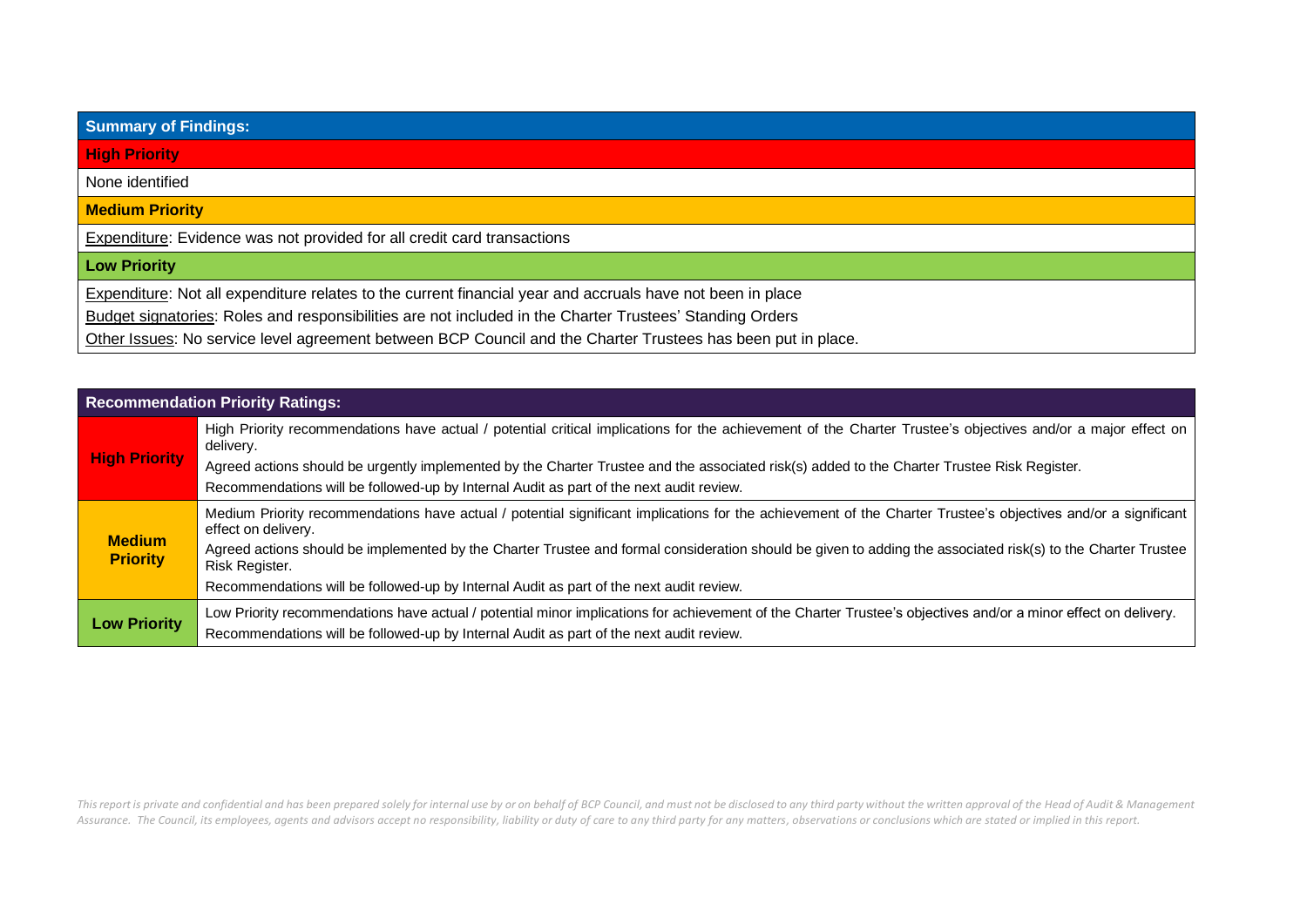## **B. Findings & Recommendations**

| <b>Rec</b><br>No.                                                                       | <b>Finding</b>                                                                                                                                                                                                                                                                                                                                                                                                                                                                                                                                                  | <b>Recommendation</b>                                                                                                                                          | <b>Priority</b> | <b>Status / Management</b><br><b>Response</b>                                                         | <b>Responsible</b><br><b>Officer</b>            | <b>Target Date</b>                         |  |
|-----------------------------------------------------------------------------------------|-----------------------------------------------------------------------------------------------------------------------------------------------------------------------------------------------------------------------------------------------------------------------------------------------------------------------------------------------------------------------------------------------------------------------------------------------------------------------------------------------------------------------------------------------------------------|----------------------------------------------------------------------------------------------------------------------------------------------------------------|-----------------|-------------------------------------------------------------------------------------------------------|-------------------------------------------------|--------------------------------------------|--|
| 1. Appropriate accounting records have been properly kept throughout the financial year |                                                                                                                                                                                                                                                                                                                                                                                                                                                                                                                                                                 |                                                                                                                                                                |                 |                                                                                                       | <b>Substantial</b>                              |                                            |  |
|                                                                                         | The Charter Trustees use BCP Council's financial management system, Oracle Fusion, to record transactions. Each Trustee has an individual cost centre to ensure that<br>the transactions of the Trustee are clearly identifiable and separate from those of the Council.                                                                                                                                                                                                                                                                                        |                                                                                                                                                                |                 |                                                                                                       |                                                 |                                            |  |
|                                                                                         | 2. The Trustee complied with its financial regulations, payments were supported by invoices, all expenditure was approved<br>and VAT was appropriately accounted for                                                                                                                                                                                                                                                                                                                                                                                            |                                                                                                                                                                |                 |                                                                                                       | <b>Reasonable</b>                               |                                            |  |
| R <sub>1</sub>                                                                          | <b>Credit Card</b><br>Issue: The corporate credit card returns did not<br>always contain appropriate evidence, which is a<br>requirement of the Charter Trustee Financial<br>Regulations. As a result of this VAT could not be<br>reclaimed on these transactions.<br><b>Risk:</b> The Charter Trustees do not have an effective<br>system of control over credit card expenditure                                                                                                                                                                              | It is recommended that all<br>credit card transactional<br>evidence is provided with<br>the returns to support VAT<br>to be reclaimed                          | <b>Medium</b>   | All credit card<br>transaction must<br>include appropriate<br>evidence.                               | Deputy Head of<br>Democratic<br><b>Services</b> | Immediate<br>effect                        |  |
| R <sub>2</sub>                                                                          | <b>Accruals</b><br><b>Issue:</b> The list of 2020/21 financial transactions for<br>each Trust includes ones that relate to the 2019/20<br>financial year which were not accrued for. Whilst<br>these are not material (£263 in total for<br>Bournemouth Charter Trustees, £838 in total for<br>Poole Charter Trustees), they do not relate to the<br>current financial year. This is not in line with good<br>accounting practice.<br><b>Risk: The Charter Trustee financial statements are</b><br>incorrect and do not comply with good accounting<br>practice | It is recommended that<br>financial transactions are<br>reviewed before and after<br>the financial year end to<br>ensure that accruals are<br>correctly raised | Low             | This issue has been<br>raised and action<br>taken to ensure<br>compliance with the<br>recommendation. | Deputy Head of<br>Democratic<br>Services        | Effective<br>for all<br>financial<br>vears |  |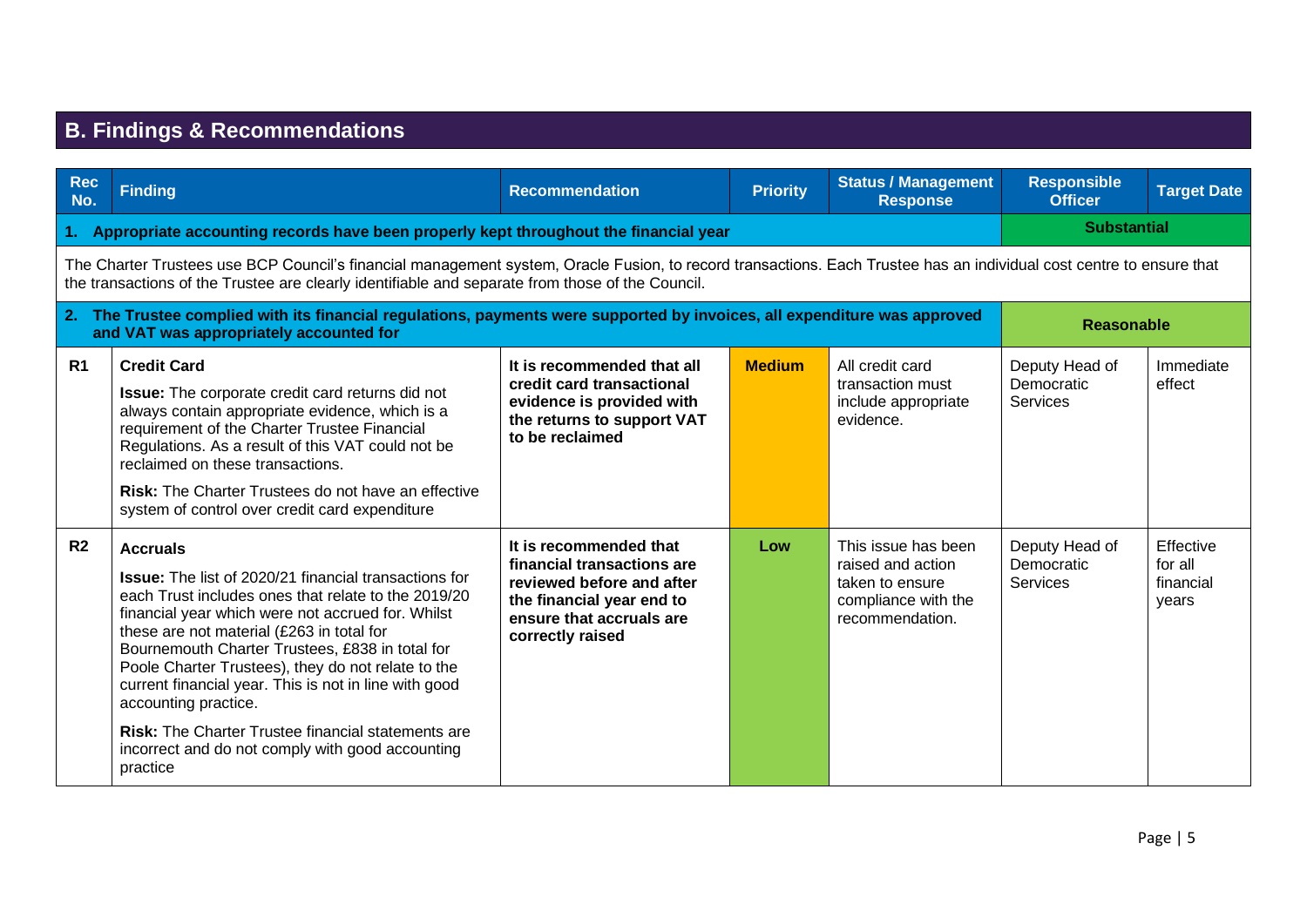| <b>Rec</b><br>No.                                                                                                                                                                                                                                                                                                                                   | <b>Finding</b>                                                                                                                                                                                                                                                                                               | <b>Recommendation</b>                                                                                                                  | <b>Priority</b> | <b>Status / Management</b><br><b>Response</b>                                                                                                        | <b>Responsible</b><br><b>Officer</b>            | <b>Target Date</b> |
|-----------------------------------------------------------------------------------------------------------------------------------------------------------------------------------------------------------------------------------------------------------------------------------------------------------------------------------------------------|--------------------------------------------------------------------------------------------------------------------------------------------------------------------------------------------------------------------------------------------------------------------------------------------------------------|----------------------------------------------------------------------------------------------------------------------------------------|-----------------|------------------------------------------------------------------------------------------------------------------------------------------------------|-------------------------------------------------|--------------------|
| R3                                                                                                                                                                                                                                                                                                                                                  | <b>Standing Orders</b><br><b>Issue:</b> Budget Signatory responsibilities were<br>approved in the October 2020 meetings; however,<br>they have not been included in the Charter Trustee<br>standing orders.<br>Risk: New budget signatories may not be aware of<br>their responsibilities                    | It is recommended that<br><b>Budget Signatory</b><br>responsibilities are<br>included in the Charter<br><b>Trustee Standing Orders</b> | Low             | The Responsibilities<br>of the Budget<br>Signatories have<br>been agreed and will<br>be included in the<br><b>Charter Trustees as</b><br>recommended | Deputy Head of<br>Democratic<br><b>Services</b> | May 2021           |
|                                                                                                                                                                                                                                                                                                                                                     | 3. The Trustee assessed the significant risks to achieving its objectives and reviewed the adequacy of arrangements to<br>manage these                                                                                                                                                                       |                                                                                                                                        |                 |                                                                                                                                                      | <b>Partial</b>                                  |                    |
|                                                                                                                                                                                                                                                                                                                                                     | The 2019/20 Internal Audit report recommended that the Charter Trustees should have their own risk registers. Work has progressed on this during 2020/21 and the<br>Charter Trustees agreed risk registers at the meetings in January 2021, however the registers have not been in place throughout 2020/21. |                                                                                                                                        |                 |                                                                                                                                                      |                                                 |                    |
|                                                                                                                                                                                                                                                                                                                                                     | 4. The precept or rates requirement resulted from an adequate budgetary process; progress against the budget was<br><b>Substantial</b><br>regularly monitored; and reserves were appropriate                                                                                                                 |                                                                                                                                        |                 |                                                                                                                                                      |                                                 |                    |
| The 2019/20 Internal Audit report recommended that the budget setting process for 2021/22 was reviewed and that Budget Signatories were involved in setting the<br>budget. These have both been implemented during 2021/22, and as such Internal Audit are satisfied that the control objective has been met.                                       |                                                                                                                                                                                                                                                                                                              |                                                                                                                                        |                 |                                                                                                                                                      |                                                 |                    |
|                                                                                                                                                                                                                                                                                                                                                     | 5. Expected income was fully received, based on correct prices, properly recorded and promptly banked; and VAT was<br>appropriately accounted for                                                                                                                                                            |                                                                                                                                        |                 |                                                                                                                                                      | <b>Substantial</b>                              |                    |
| The main source of income for the Trustees is the annual precept. No other sources of income have been identified beyond Trustees repaying the Trustee for a luncheon at<br>the Mayor Making Ceremonies. This is appropriate and as expected – the Trustees are not collecting income for charities, so there should be no other sources of income. |                                                                                                                                                                                                                                                                                                              |                                                                                                                                        |                 |                                                                                                                                                      |                                                 |                    |
|                                                                                                                                                                                                                                                                                                                                                     | 6. Petty cash payments were properly supported by receipts, all petty cash expenditure was approved, and VAT<br>Not applicable<br>appropriately accounted for                                                                                                                                                |                                                                                                                                        |                 |                                                                                                                                                      |                                                 |                    |
| The Trustees themselves do not have petty cash floats nor do any of the staff appointed by the Council to work on the trustees. The Council staff have access to payment<br>cards which are included in the expenditure section above.                                                                                                              |                                                                                                                                                                                                                                                                                                              |                                                                                                                                        |                 |                                                                                                                                                      |                                                 |                    |
| 7. Salaries to employees and allowances to members were paid in accordance with this authority's approvals, and PAYE<br>and NI requirements were properly applied                                                                                                                                                                                   |                                                                                                                                                                                                                                                                                                              |                                                                                                                                        |                 | <b>Substantial</b>                                                                                                                                   |                                                 |                    |
|                                                                                                                                                                                                                                                                                                                                                     | Trustees do not receive allowances for their role on the Charter Trusts. BCP Council's payroll system is subject to periodic review by Internal Audit.                                                                                                                                                       |                                                                                                                                        |                 |                                                                                                                                                      |                                                 |                    |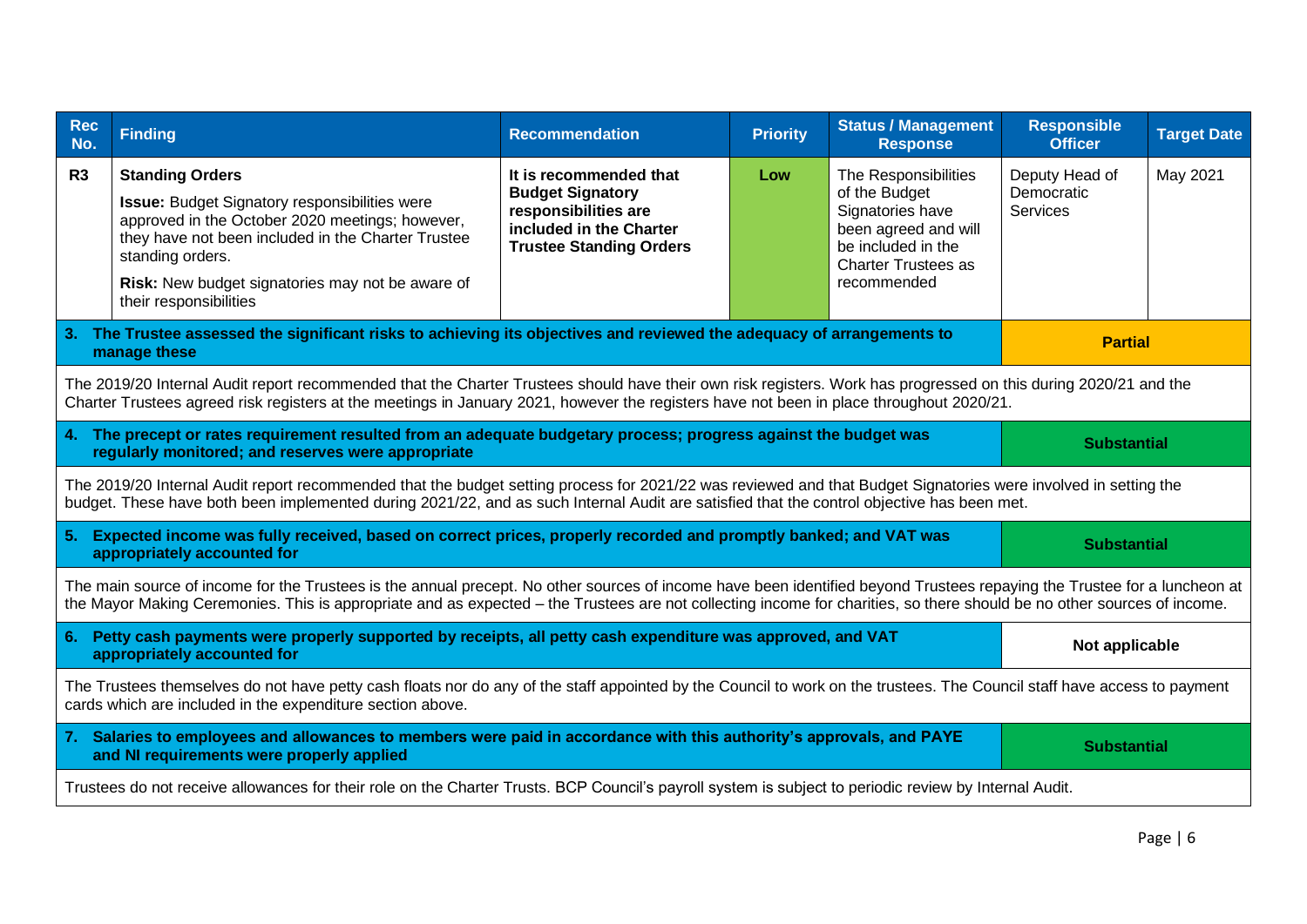| <b>Rec</b><br><b>Finding</b><br>No.                                                                                                                                                                                                                                                                                                                                                                                                                         | <b>Recommendation</b> | <b>Priority</b> | <b>Status / Management</b><br><b>Response</b> | <b>Responsible</b><br><b>Officer</b> | <b>Target Date</b> |  |
|-------------------------------------------------------------------------------------------------------------------------------------------------------------------------------------------------------------------------------------------------------------------------------------------------------------------------------------------------------------------------------------------------------------------------------------------------------------|-----------------------|-----------------|-----------------------------------------------|--------------------------------------|--------------------|--|
| Issues for BCP Council: The 2019/20 Internal Audit report recommended that costs for all BCP Council employee time relating to the Trustees are recharged to the<br>Trustees. This will not take place for 2020/21, however the reviewed budget setting process has taken this into account and costs will be fully recharged in 2021/22.                                                                                                                   |                       |                 |                                               |                                      |                    |  |
| 8. Asset and investments registers were complete and accurate and properly maintained                                                                                                                                                                                                                                                                                                                                                                       |                       |                 |                                               | <b>Reasonable</b>                    |                    |  |
| The 2019/20 Internal Audit report recommended that regular asset verification exercises are carried out, and this has been done during 2020/21.<br>A further recommendation was raised relating to the reserves of the Trust being invested by the Council and any income from the interest. This has not been implemented<br>during 2020/21, however this investment income has been included in the 2021/22 budget.                                       |                       |                 |                                               |                                      |                    |  |
| 9. Periodic and year-end bank account reconciliations were properly carried out                                                                                                                                                                                                                                                                                                                                                                             |                       |                 |                                               | <b>Substantial</b>                   |                    |  |
| The Trusts do not have individual bank accounts – instead, their funds form part of BCP Council's bank balance. Internal Audit has carried out work separately on this to<br>confirm that bank reconciliations are carried out periodically throughout the year with no issues identified.                                                                                                                                                                  |                       |                 |                                               |                                      |                    |  |
| 10. Accounting statements prepared during the year were prepared on the correct accounting basis (receipts and payments<br>or income and expenditure), agreed to the cash book, supported by an adequate audit trail from underlying records and<br>Not applicable<br>where appropriate debtors and creditors were properly recorded                                                                                                                        |                       |                 |                                               |                                      |                    |  |
| Formal financial statements are only produced at year end, and these are considered by the external auditor as part of their annual audit process. In-year budget<br>monitoring has been considered in section 4 of this report, and as such Internal Audit considers that this part of the Annual Internal Audit Report is not applicable to the<br>Trustees.                                                                                              |                       |                 |                                               |                                      |                    |  |
| 11. If the authority certified itself as exempt from a limited assurance review in 2019/20, it met the exemption criteria and<br>correctly declared itself exempt                                                                                                                                                                                                                                                                                           |                       |                 |                                               | Not applicable                       |                    |  |
| The Trustees did not certify themselves as exempt from a limited assurance review in 2019/20. Internal Audit considers this part of the Annual Internal Audit Report not to<br>be applicable to the Trustees at this point in time.                                                                                                                                                                                                                         |                       |                 |                                               |                                      |                    |  |
| 12. The authority has demonstrated that during summer 2020 it correctly provided for the exercise of public rights as<br>required by the Accounts and Audit Regulations                                                                                                                                                                                                                                                                                     |                       |                 |                                               | <b>Substantial</b>                   |                    |  |
| The Trustees have notices on the relevant sections of the BCP Council website advertising the public's right to inspect the accounts for the 2019/20 accounting<br>statements. Due to the current pandemic, these have been modified in accordance with the relevant guidance. As such, Internal Audit considers that there are no issues<br>at this point in time within this control objective which need to be brought to the attention of the Trustees. |                       |                 |                                               |                                      |                    |  |